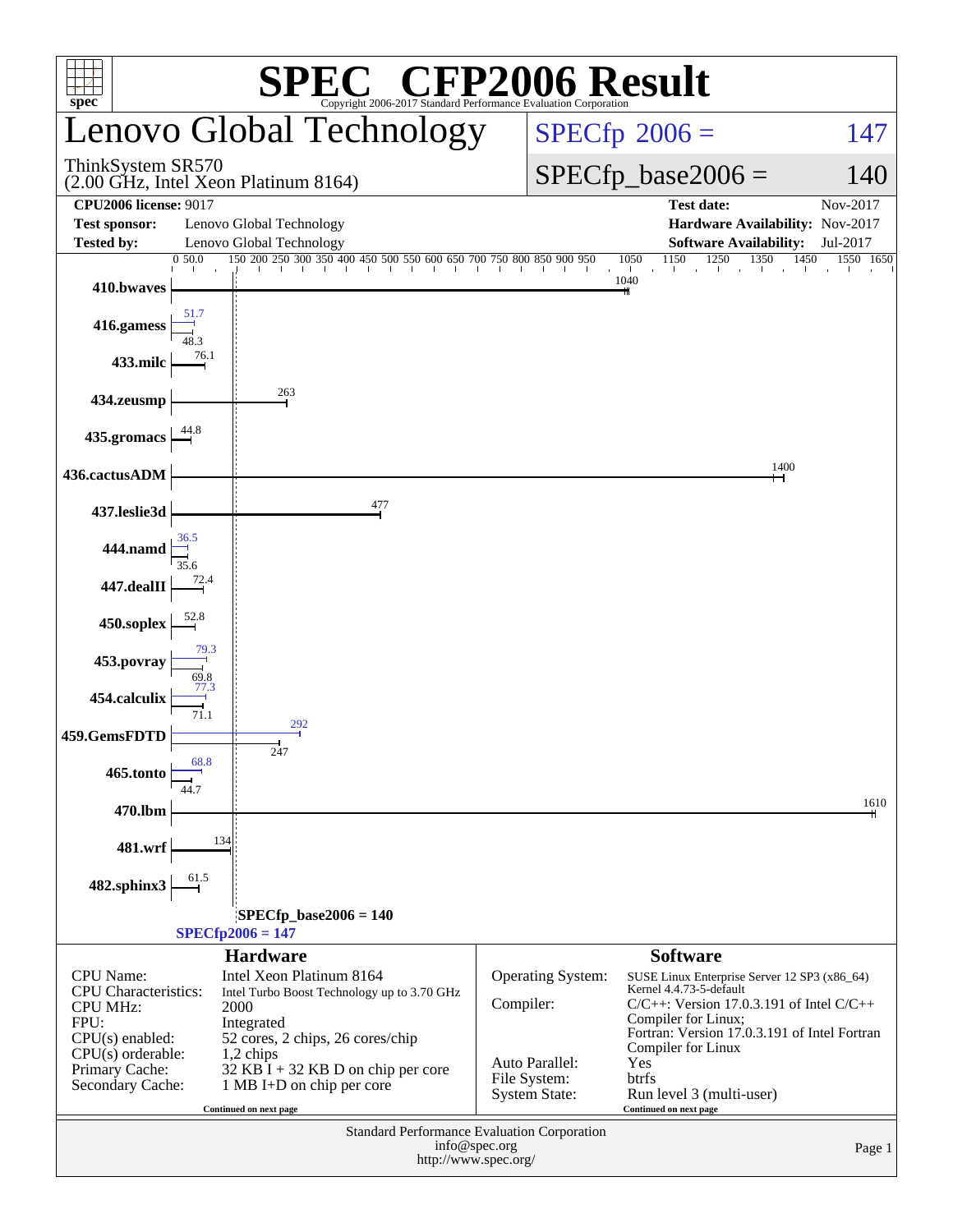

## enovo Global Technology

#### ThinkSystem SR570

(2.00 GHz, Intel Xeon Platinum 8164)

 $SPECfp2006 = 147$  $SPECfp2006 = 147$ 

#### $SPECfp\_base2006 = 140$

| <b>CPU2006 license: 9017</b> |                                      |                                 | <b>Test date:</b><br>Nov-2017             |  |  |  |
|------------------------------|--------------------------------------|---------------------------------|-------------------------------------------|--|--|--|
| <b>Test sponsor:</b>         | Lenovo Global Technology             | Hardware Availability: Nov-2017 |                                           |  |  |  |
| <b>Tested by:</b>            | Lenovo Global Technology             |                                 | <b>Software Availability:</b><br>Jul-2017 |  |  |  |
| L3 Cache:                    | $35.75$ MB I+D on chip per chip      | <b>Base Pointers:</b>           | $64$ -bit                                 |  |  |  |
| Other Cache:                 | None                                 | Peak Pointers:                  | $32/64$ -bit                              |  |  |  |
| Memory:                      | 192 GB (12 x 16 GB 2Rx8 PC4-2666V-R) | Other Software:                 | None                                      |  |  |  |
| Disk Subsystem:              | 1 x 800 GB SAS SSD                   |                                 |                                           |  |  |  |
| Other Hardware:              | None                                 |                                 |                                           |  |  |  |

**[Results Table](http://www.spec.org/auto/cpu2006/Docs/result-fields.html#ResultsTable)**

| Results Tadie          |                                                                                                          |              |                |       |                |       |                |              |                |              |                |              |
|------------------------|----------------------------------------------------------------------------------------------------------|--------------|----------------|-------|----------------|-------|----------------|--------------|----------------|--------------|----------------|--------------|
|                        | <b>Base</b>                                                                                              |              |                |       |                |       | <b>Peak</b>    |              |                |              |                |              |
| <b>Benchmark</b>       | <b>Seconds</b>                                                                                           | <b>Ratio</b> | <b>Seconds</b> | Ratio | <b>Seconds</b> | Ratio | <b>Seconds</b> | <b>Ratio</b> | <b>Seconds</b> | <b>Ratio</b> | <b>Seconds</b> | <b>Ratio</b> |
| 410.bwaves             | 13.1                                                                                                     | 1040         | 13.0           | 1050  | 13.1           | 1040  | <b>13.1</b>    | 1040         | 13.0           | 1050         | 13.1           | 1040         |
| $ 416$ .gamess         | 405                                                                                                      | 48.3         | 406            | 48.3  | 405            | 48.3  | 378            | 51.7         | 379            | 51.6         | 379            | 51.7         |
| $433$ .milc            | 121                                                                                                      | 76.1         | 121            | 76.1  | 121            | 75.7  | 121            | 76.1         | 121            | 76.1         | 121            | 75.7         |
| 434.zeusmp             | 34.7                                                                                                     | 262          | 34.4           | 265   | 34.6           | 263   | 34.7           | 262          | 34.4           | 265          | <u>34.6</u>    | 263          |
| 435.gromacs            | 160                                                                                                      | 44.8         | 159            | 44.8  | 161            | 44.4  | 160            | 44.8         | 159            | 44.8         | 161            | 44.4         |
| 436.cactusADM          | 8.54                                                                                                     | 1400         | 8.68           | 1380  | 8.53           | 1400  | 8.54           | <b>1400</b>  | 8.68           | 1380         | 8.53           | 1400         |
| 437.leslie3d           | 19.7                                                                                                     | 477          | 19.7           | 477   | 19.7           | 478   | 19.7           | 477          | 19.7           | 477          | 19.7           | 478          |
| 444.namd               | 225                                                                                                      | 35.7         | 225            | 35.6  | 225            | 35.6  | 220            | 36.5         | 220            | 36.5         | 220            | 36.5         |
| $ 447 \text{.}$ dealII | 158                                                                                                      | 72.5         | 158            | 72.4  | 158            | 72.3  | 158            | 72.5         | 158            | 72.4         | 158            | 72.3         |
| $450$ .soplex          | 156                                                                                                      | 53.4         | 158            | 52.8  | 158            | 52.8  | 156            | 53.4         | 158            | 52.8         | 158            | 52.8         |
| $453$ .povray          | 76.3                                                                                                     | 69.8         | 76.0           | 70.0  | 76.2           | 69.8  | 67.1           | 79.3         | 67.1           | 79.3         | 67.2           | 79.1         |
| $ 454$ .calculix       | 116                                                                                                      | 71.4         | 116            | 71.1  | 116            | 70.9  | 107            | 77.1         | 107            | 77.3         | 107            | 77.3         |
| 459.GemsFDTD           | 42.9                                                                                                     | 247          | 43.3           | 245   | 42.9           | 247   | 36.1           | 294          | 36.4           | 292          | 36.3           | 292          |
| $465$ .tonto           | 226                                                                                                      | 43.5         | 220            | 44.7  | 219            | 45.0  | 143            | 68.8         | 143            | 68.7         | 143            | 68.8         |
| 470.1bm                | 8.54                                                                                                     | 1610         | 8.54           | 1610  | 8.58           | 1600  | 8.54           | 1610         | 8.54           | <b>1610</b>  | 8.58           | 1600         |
| $ 481$ .wrf            | 82.9                                                                                                     | 135          | 83.3           | 134   | 83.1           | 134   | 82.9           | 135          | 83.3           | 134          | 83.1           | 134          |
| $482$ .sphinx $3$      | 314                                                                                                      | 62.0         | 317            | 61.5  | 317            | 61.5  | 314            | 62.0         | 317            | 61.5         | 317            | 61.5         |
|                        | Results appear in the order in which they were run. Bold underlined text indicates a median measurement. |              |                |       |                |       |                |              |                |              |                |              |

#### **[Operating System Notes](http://www.spec.org/auto/cpu2006/Docs/result-fields.html#OperatingSystemNotes)**

Stack size set to unlimited using "ulimit -s unlimited"

#### **[Platform Notes](http://www.spec.org/auto/cpu2006/Docs/result-fields.html#PlatformNotes)**

BIOS configuration: Choose Operating Mode set to Maximum Performance Hyper-Threading set to Disable Execute Disable Bit set to Disable DCA set to Enable MONITORMWAIT set to Enable XPT Prefetcher set to Enable LLC Deadline Alloc set to Disable Sysinfo program /home/cpu2006-1.2-ic17.0u3/config/sysinfo.rev6993 Revision 6993 of 2015-11-06 (b5e8d4b4eb51ed28d7f98696cbe290c1) Continued on next page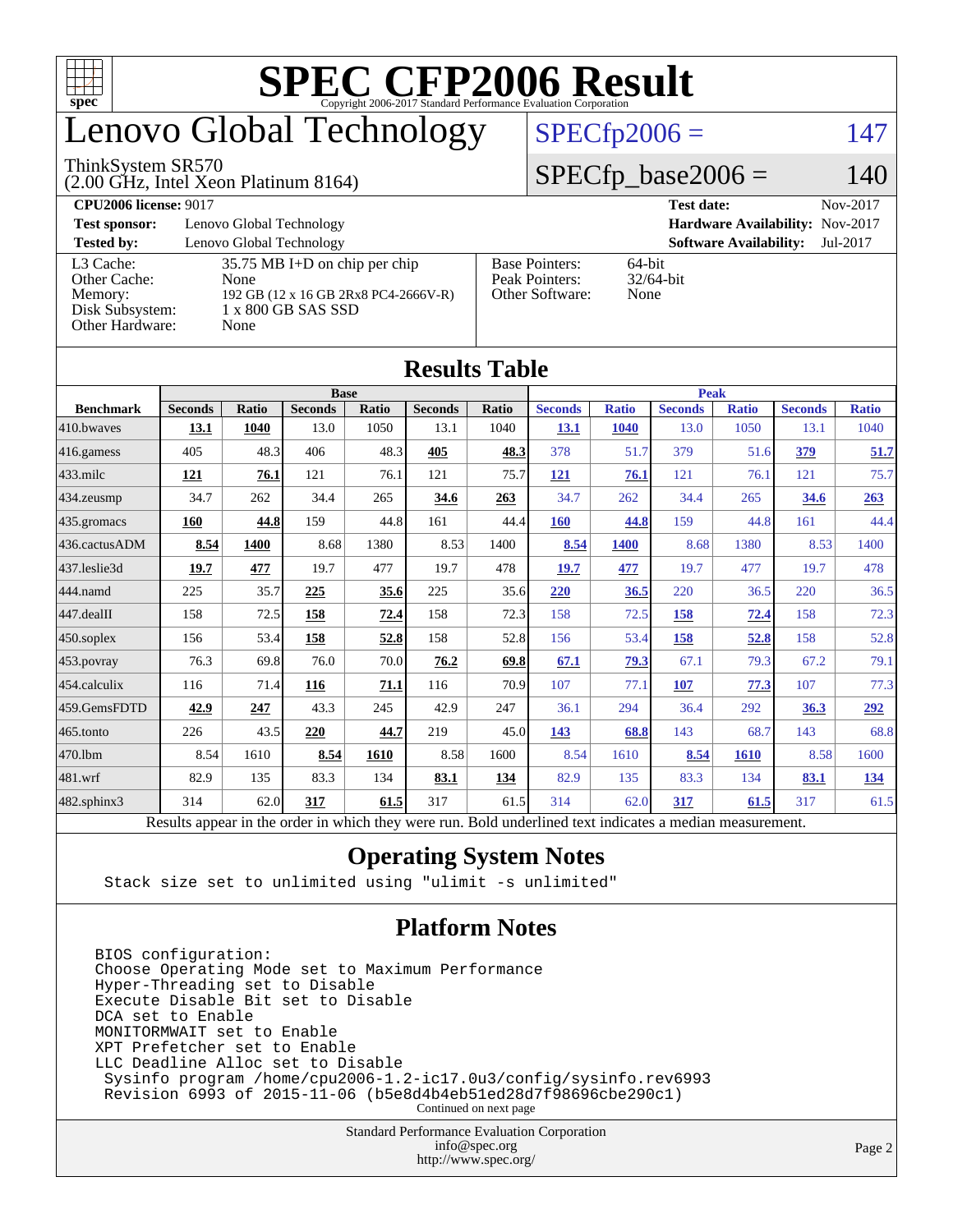

### enovo Global Technology

ThinkSystem SR570

 $SPECTp2006 = 147$ 

(2.00 GHz, Intel Xeon Platinum 8164)

 $SPECTp\_base2006 = 140$ 

**[Test sponsor:](http://www.spec.org/auto/cpu2006/Docs/result-fields.html#Testsponsor)** Lenovo Global Technology **[Hardware Availability:](http://www.spec.org/auto/cpu2006/Docs/result-fields.html#HardwareAvailability)** Nov-2017 **[Tested by:](http://www.spec.org/auto/cpu2006/Docs/result-fields.html#Testedby)** Lenovo Global Technology **[Software Availability:](http://www.spec.org/auto/cpu2006/Docs/result-fields.html#SoftwareAvailability)** Jul-2017

**[CPU2006 license:](http://www.spec.org/auto/cpu2006/Docs/result-fields.html#CPU2006license)** 9017 **[Test date:](http://www.spec.org/auto/cpu2006/Docs/result-fields.html#Testdate)** Nov-2017

#### **[Platform Notes \(Continued\)](http://www.spec.org/auto/cpu2006/Docs/result-fields.html#PlatformNotes)**

Standard Performance Evaluation Corporation [info@spec.org](mailto:info@spec.org) <http://www.spec.org/> running on linux-3fwh Sun Nov 5 16:33:40 2017 This section contains SUT (System Under Test) info as seen by some common utilities. To remove or add to this section, see: <http://www.spec.org/cpu2006/Docs/config.html#sysinfo> From /proc/cpuinfo model name : Intel(R) Xeon(R) Platinum 8164 CPU @ 2.00GHz 2 "physical id"s (chips) 52 "processors" cores, siblings (Caution: counting these is hw and system dependent. The following excerpts from /proc/cpuinfo might not be reliable. Use with caution.) cpu cores : 26 siblings physical 0: cores 0 1 2 3 4 5 6 8 9 10 11 12 13 16 17 18 19 20 21 22 24 25 26 27 28 29 physical 1: cores 0 1 2 3 4 5 6 8 9 10 11 12 13 16 17 18 19 20 21 22 24 25 26 27 28 29 cache size : 36608 KB From /proc/meminfo MemTotal: 197431360 kB HugePages\_Total: 0 Hugepagesize: 2048 kB From /etc/\*release\* /etc/\*version\* SuSE-release: SUSE Linux Enterprise Server 12 (x86\_64) VERSION = 12 PATCHLEVEL = 3 # This file is deprecated and will be removed in a future service pack or release. # Please check /etc/os-release for details about this release. os-release: NAME="SLES" VERSION="12-SP3" VERSION\_ID="12.3" PRETTY\_NAME="SUSE Linux Enterprise Server 12 SP3" ID="sles" ANSI\_COLOR="0;32" CPE\_NAME="cpe:/o:suse:sles:12:sp3" uname -a: Linux linux-3fwh 4.4.73-5-default #1 SMP Tue Jul 4 15:33:39 UTC 2017 (b7ce4e4) x86\_64 x86\_64 x86\_64 GNU/Linux run-level 3 Oct 31 22:58 SPEC is set to: /home/cpu2006-1.2-ic17.0u3 Filesystem Type Size Used Avail Use% Mounted on /dev/sda2 btrfs 744G 7.3G 736G 1% /home Continued on next page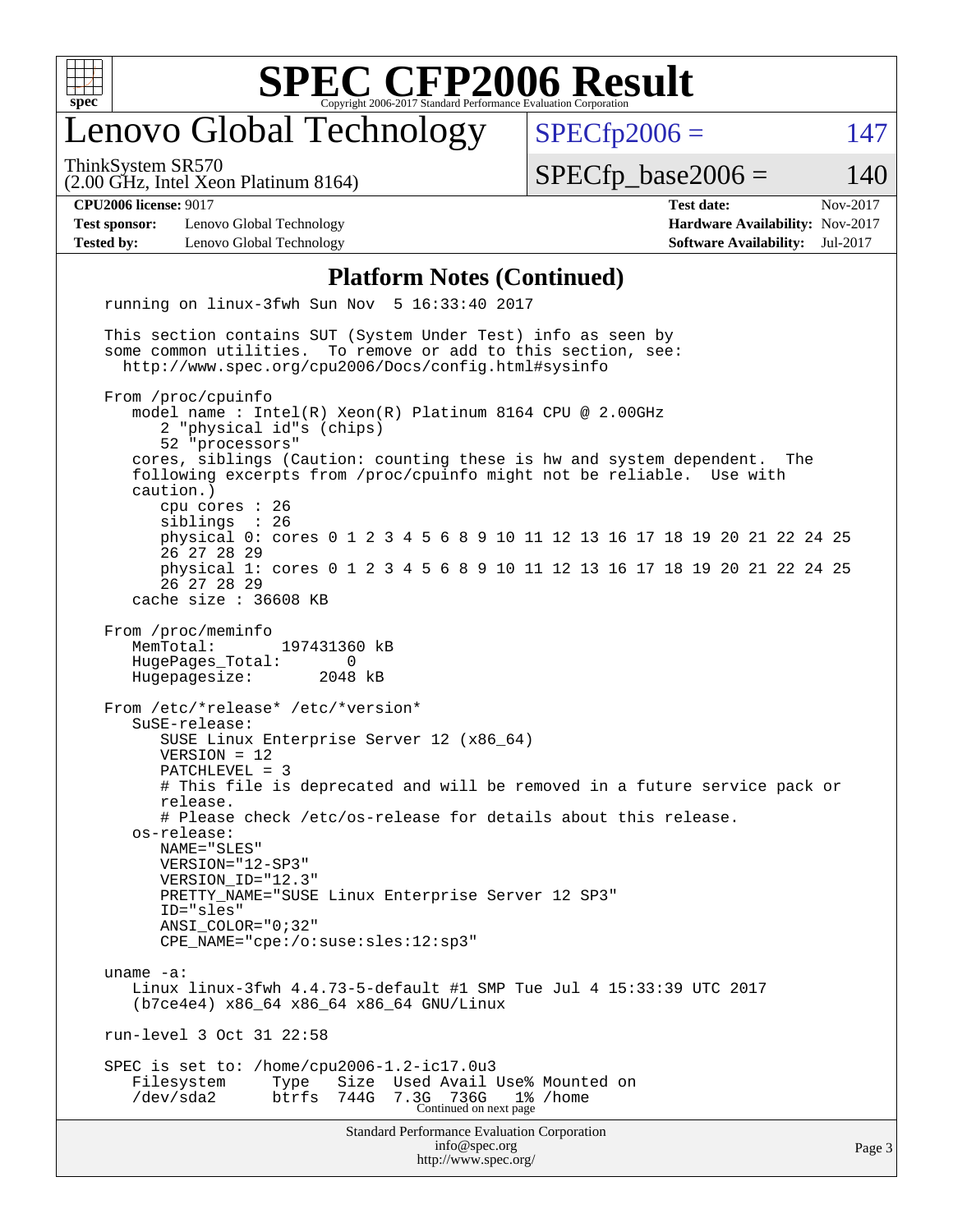

### enovo Global Technology

ThinkSystem SR570

 $SPECfp2006 = 147$  $SPECfp2006 = 147$ 

(2.00 GHz, Intel Xeon Platinum 8164)

 $SPECTp\_base2006 = 140$ 

**[Test sponsor:](http://www.spec.org/auto/cpu2006/Docs/result-fields.html#Testsponsor)** Lenovo Global Technology **[Hardware Availability:](http://www.spec.org/auto/cpu2006/Docs/result-fields.html#HardwareAvailability)** Nov-2017 **[Tested by:](http://www.spec.org/auto/cpu2006/Docs/result-fields.html#Testedby)** Lenovo Global Technology **[Software Availability:](http://www.spec.org/auto/cpu2006/Docs/result-fields.html#SoftwareAvailability)** Jul-2017

**[CPU2006 license:](http://www.spec.org/auto/cpu2006/Docs/result-fields.html#CPU2006license)** 9017 **[Test date:](http://www.spec.org/auto/cpu2006/Docs/result-fields.html#Testdate)** Nov-2017

#### **[Platform Notes \(Continued\)](http://www.spec.org/auto/cpu2006/Docs/result-fields.html#PlatformNotes)**

Additional information from dmidecode:

 Warning: Use caution when you interpret this section. The 'dmidecode' program reads system data which is "intended to allow hardware to be accurately determined", but the intent may not be met, as there are frequent changes to hardware, firmware, and the "DMTF SMBIOS" standard.

 BIOS Lenovo -[TEE119J-1.20]- 09/06/2017 Memory: 4x NO DIMM NO DIMM 12x Samsung M393A2K43BB1-CTD 16 GB 2 rank 2666 MHz

(End of data from sysinfo program)

#### **[General Notes](http://www.spec.org/auto/cpu2006/Docs/result-fields.html#GeneralNotes)**

Environment variables set by runspec before the start of the run: KMP\_AFFINITY = "granularity=fine,compact" LD\_LIBRARY\_PATH = "/home/cpu2006-1.2-ic17.0u3/lib/ia32:/home/cpu2006-1.2-ic17.0u3/lib/intel64:/home/cpu2006-1.2-ic17.0u3/sh10.2" OMP NUM THREADS = "52"

 Binaries compiled on a system with 1x Intel Core i7-4790 CPU + 32GB RAM memory using Redhat Enterprise Linux 7.2 Transparent Huge Pages disabled with: echo never > /sys/kernel/mm/transparent\_hugepage/enabled Filesystem page cache cleared with: shell invocation of 'sync; echo 3 > /proc/sys/vm/drop\_caches' prior to run

#### **[Base Compiler Invocation](http://www.spec.org/auto/cpu2006/Docs/result-fields.html#BaseCompilerInvocation)**

[C benchmarks](http://www.spec.org/auto/cpu2006/Docs/result-fields.html#Cbenchmarks):  $\text{icc}$   $-\text{m64}$ 

[C++ benchmarks:](http://www.spec.org/auto/cpu2006/Docs/result-fields.html#CXXbenchmarks) [icpc -m64](http://www.spec.org/cpu2006/results/res2017q4/cpu2006-20171114-50583.flags.html#user_CXXbase_intel_icpc_64bit_fc66a5337ce925472a5c54ad6a0de310)

[Fortran benchmarks](http://www.spec.org/auto/cpu2006/Docs/result-fields.html#Fortranbenchmarks): [ifort -m64](http://www.spec.org/cpu2006/results/res2017q4/cpu2006-20171114-50583.flags.html#user_FCbase_intel_ifort_64bit_ee9d0fb25645d0210d97eb0527dcc06e)

[Benchmarks using both Fortran and C](http://www.spec.org/auto/cpu2006/Docs/result-fields.html#BenchmarksusingbothFortranandC): [icc -m64](http://www.spec.org/cpu2006/results/res2017q4/cpu2006-20171114-50583.flags.html#user_CC_FCbase_intel_icc_64bit_bda6cc9af1fdbb0edc3795bac97ada53) [ifort -m64](http://www.spec.org/cpu2006/results/res2017q4/cpu2006-20171114-50583.flags.html#user_CC_FCbase_intel_ifort_64bit_ee9d0fb25645d0210d97eb0527dcc06e)

#### **[Base Portability Flags](http://www.spec.org/auto/cpu2006/Docs/result-fields.html#BasePortabilityFlags)**

 410.bwaves: [-DSPEC\\_CPU\\_LP64](http://www.spec.org/cpu2006/results/res2017q4/cpu2006-20171114-50583.flags.html#suite_basePORTABILITY410_bwaves_DSPEC_CPU_LP64) 416.gamess: [-DSPEC\\_CPU\\_LP64](http://www.spec.org/cpu2006/results/res2017q4/cpu2006-20171114-50583.flags.html#suite_basePORTABILITY416_gamess_DSPEC_CPU_LP64)

Continued on next page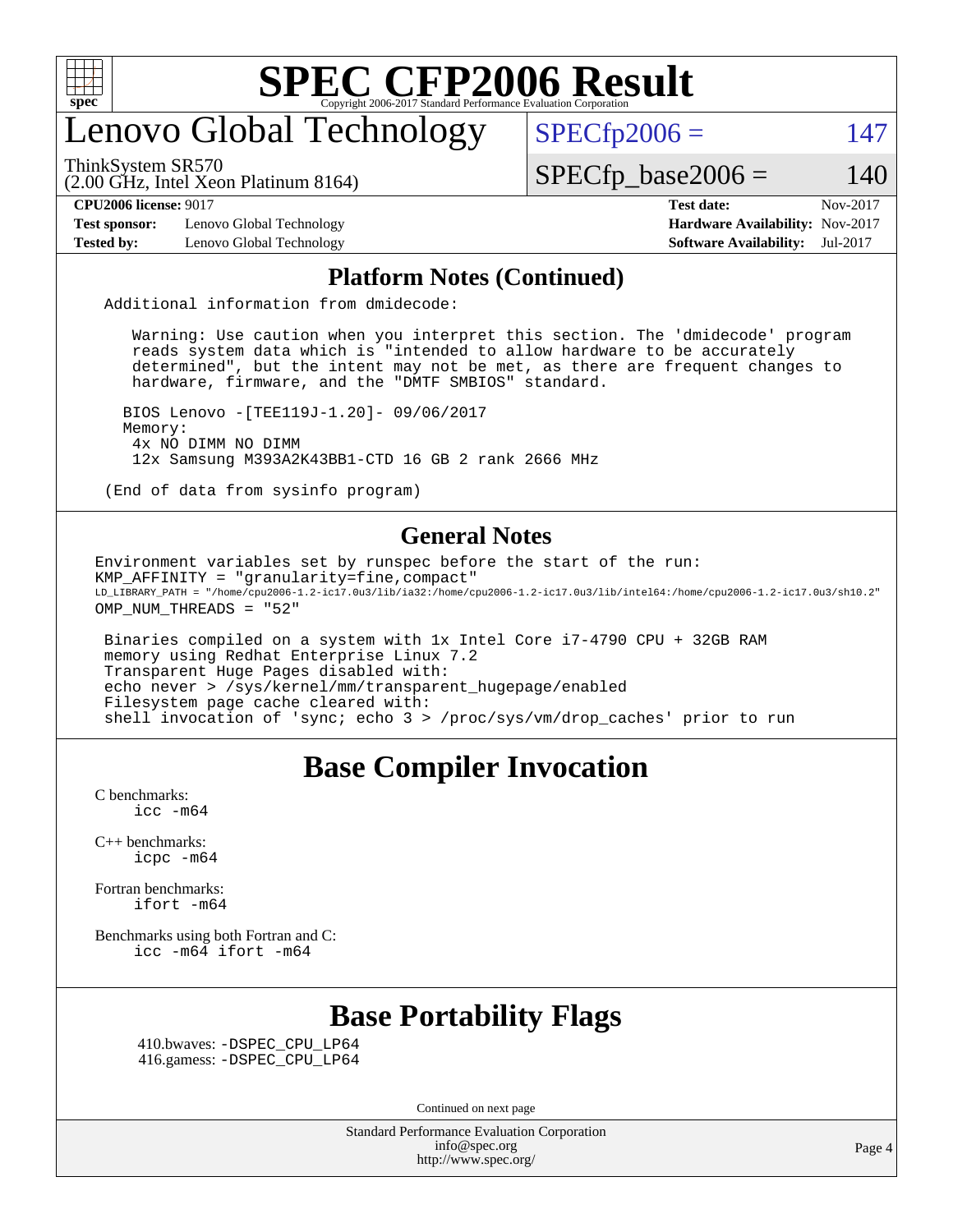

enovo Global Technology

ThinkSystem SR570

 $SPECfp2006 = 147$  $SPECfp2006 = 147$ 

(2.00 GHz, Intel Xeon Platinum 8164)

 $SPECfp\_base2006 = 140$ 

**[Test sponsor:](http://www.spec.org/auto/cpu2006/Docs/result-fields.html#Testsponsor)** Lenovo Global Technology **[Hardware Availability:](http://www.spec.org/auto/cpu2006/Docs/result-fields.html#HardwareAvailability)** Nov-2017 **[Tested by:](http://www.spec.org/auto/cpu2006/Docs/result-fields.html#Testedby)** Lenovo Global Technology **[Software Availability:](http://www.spec.org/auto/cpu2006/Docs/result-fields.html#SoftwareAvailability)** Jul-2017

**[CPU2006 license:](http://www.spec.org/auto/cpu2006/Docs/result-fields.html#CPU2006license)** 9017 **[Test date:](http://www.spec.org/auto/cpu2006/Docs/result-fields.html#Testdate)** Nov-2017

### **[Base Portability Flags \(Continued\)](http://www.spec.org/auto/cpu2006/Docs/result-fields.html#BasePortabilityFlags)**

| 433.milc: -DSPEC CPU LP64                    |                                                                |
|----------------------------------------------|----------------------------------------------------------------|
| 434.zeusmp: -DSPEC_CPU_LP64                  |                                                                |
| 435.gromacs: -DSPEC_CPU_LP64 -nofor_main     |                                                                |
| 436.cactusADM: - DSPEC CPU LP64 - nofor main |                                                                |
| 437.leslie3d: -DSPEC CPU LP64                |                                                                |
| 444.namd: -DSPEC CPU LP64                    |                                                                |
| 447.dealII: -DSPEC CPU LP64                  |                                                                |
| 450.soplex: -DSPEC_CPU_LP64                  |                                                                |
| 453.povray: -DSPEC_CPU_LP64                  |                                                                |
| 454.calculix: - DSPEC CPU LP64 - nofor main  |                                                                |
| 459. GemsFDTD: - DSPEC CPU LP64              |                                                                |
| 465.tonto: -DSPEC CPU LP64                   |                                                                |
| 470.1bm: - DSPEC CPU LP64                    |                                                                |
|                                              | 481.wrf: -DSPEC_CPU_LP64 -DSPEC_CPU_CASE_FLAG -DSPEC_CPU_LINUX |
| 482.sphinx3: -DSPEC CPU LP64                 |                                                                |

#### **[Base Optimization Flags](http://www.spec.org/auto/cpu2006/Docs/result-fields.html#BaseOptimizationFlags)**

[C benchmarks](http://www.spec.org/auto/cpu2006/Docs/result-fields.html#Cbenchmarks):

[-xCORE-AVX2](http://www.spec.org/cpu2006/results/res2017q4/cpu2006-20171114-50583.flags.html#user_CCbase_f-xCORE-AVX2) [-ipo](http://www.spec.org/cpu2006/results/res2017q4/cpu2006-20171114-50583.flags.html#user_CCbase_f-ipo) [-O3](http://www.spec.org/cpu2006/results/res2017q4/cpu2006-20171114-50583.flags.html#user_CCbase_f-O3) [-no-prec-div](http://www.spec.org/cpu2006/results/res2017q4/cpu2006-20171114-50583.flags.html#user_CCbase_f-no-prec-div) [-parallel](http://www.spec.org/cpu2006/results/res2017q4/cpu2006-20171114-50583.flags.html#user_CCbase_f-parallel) [-qopt-prefetch](http://www.spec.org/cpu2006/results/res2017q4/cpu2006-20171114-50583.flags.html#user_CCbase_f-qopt-prefetch)

[C++ benchmarks:](http://www.spec.org/auto/cpu2006/Docs/result-fields.html#CXXbenchmarks) [-xCORE-AVX2](http://www.spec.org/cpu2006/results/res2017q4/cpu2006-20171114-50583.flags.html#user_CXXbase_f-xCORE-AVX2) [-ipo](http://www.spec.org/cpu2006/results/res2017q4/cpu2006-20171114-50583.flags.html#user_CXXbase_f-ipo) [-O3](http://www.spec.org/cpu2006/results/res2017q4/cpu2006-20171114-50583.flags.html#user_CXXbase_f-O3) [-no-prec-div](http://www.spec.org/cpu2006/results/res2017q4/cpu2006-20171114-50583.flags.html#user_CXXbase_f-no-prec-div) [-qopt-prefetch](http://www.spec.org/cpu2006/results/res2017q4/cpu2006-20171114-50583.flags.html#user_CXXbase_f-qopt-prefetch)

[Fortran benchmarks](http://www.spec.org/auto/cpu2006/Docs/result-fields.html#Fortranbenchmarks): [-xCORE-AVX2](http://www.spec.org/cpu2006/results/res2017q4/cpu2006-20171114-50583.flags.html#user_FCbase_f-xCORE-AVX2) [-ipo](http://www.spec.org/cpu2006/results/res2017q4/cpu2006-20171114-50583.flags.html#user_FCbase_f-ipo) [-O3](http://www.spec.org/cpu2006/results/res2017q4/cpu2006-20171114-50583.flags.html#user_FCbase_f-O3) [-no-prec-div](http://www.spec.org/cpu2006/results/res2017q4/cpu2006-20171114-50583.flags.html#user_FCbase_f-no-prec-div) [-parallel](http://www.spec.org/cpu2006/results/res2017q4/cpu2006-20171114-50583.flags.html#user_FCbase_f-parallel) [-qopt-prefetch](http://www.spec.org/cpu2006/results/res2017q4/cpu2006-20171114-50583.flags.html#user_FCbase_f-qopt-prefetch)

[Benchmarks using both Fortran and C](http://www.spec.org/auto/cpu2006/Docs/result-fields.html#BenchmarksusingbothFortranandC): [-xCORE-AVX2](http://www.spec.org/cpu2006/results/res2017q4/cpu2006-20171114-50583.flags.html#user_CC_FCbase_f-xCORE-AVX2) [-ipo](http://www.spec.org/cpu2006/results/res2017q4/cpu2006-20171114-50583.flags.html#user_CC_FCbase_f-ipo) [-O3](http://www.spec.org/cpu2006/results/res2017q4/cpu2006-20171114-50583.flags.html#user_CC_FCbase_f-O3) [-no-prec-div](http://www.spec.org/cpu2006/results/res2017q4/cpu2006-20171114-50583.flags.html#user_CC_FCbase_f-no-prec-div) [-parallel](http://www.spec.org/cpu2006/results/res2017q4/cpu2006-20171114-50583.flags.html#user_CC_FCbase_f-parallel) [-qopt-prefetch](http://www.spec.org/cpu2006/results/res2017q4/cpu2006-20171114-50583.flags.html#user_CC_FCbase_f-qopt-prefetch)

#### **[Peak Compiler Invocation](http://www.spec.org/auto/cpu2006/Docs/result-fields.html#PeakCompilerInvocation)**

[C benchmarks](http://www.spec.org/auto/cpu2006/Docs/result-fields.html#Cbenchmarks): [icc -m64](http://www.spec.org/cpu2006/results/res2017q4/cpu2006-20171114-50583.flags.html#user_CCpeak_intel_icc_64bit_bda6cc9af1fdbb0edc3795bac97ada53)

[C++ benchmarks:](http://www.spec.org/auto/cpu2006/Docs/result-fields.html#CXXbenchmarks) [icpc -m64](http://www.spec.org/cpu2006/results/res2017q4/cpu2006-20171114-50583.flags.html#user_CXXpeak_intel_icpc_64bit_fc66a5337ce925472a5c54ad6a0de310)

[Fortran benchmarks](http://www.spec.org/auto/cpu2006/Docs/result-fields.html#Fortranbenchmarks): [ifort -m64](http://www.spec.org/cpu2006/results/res2017q4/cpu2006-20171114-50583.flags.html#user_FCpeak_intel_ifort_64bit_ee9d0fb25645d0210d97eb0527dcc06e)

[Benchmarks using both Fortran and C](http://www.spec.org/auto/cpu2006/Docs/result-fields.html#BenchmarksusingbothFortranandC): [icc -m64](http://www.spec.org/cpu2006/results/res2017q4/cpu2006-20171114-50583.flags.html#user_CC_FCpeak_intel_icc_64bit_bda6cc9af1fdbb0edc3795bac97ada53) [ifort -m64](http://www.spec.org/cpu2006/results/res2017q4/cpu2006-20171114-50583.flags.html#user_CC_FCpeak_intel_ifort_64bit_ee9d0fb25645d0210d97eb0527dcc06e)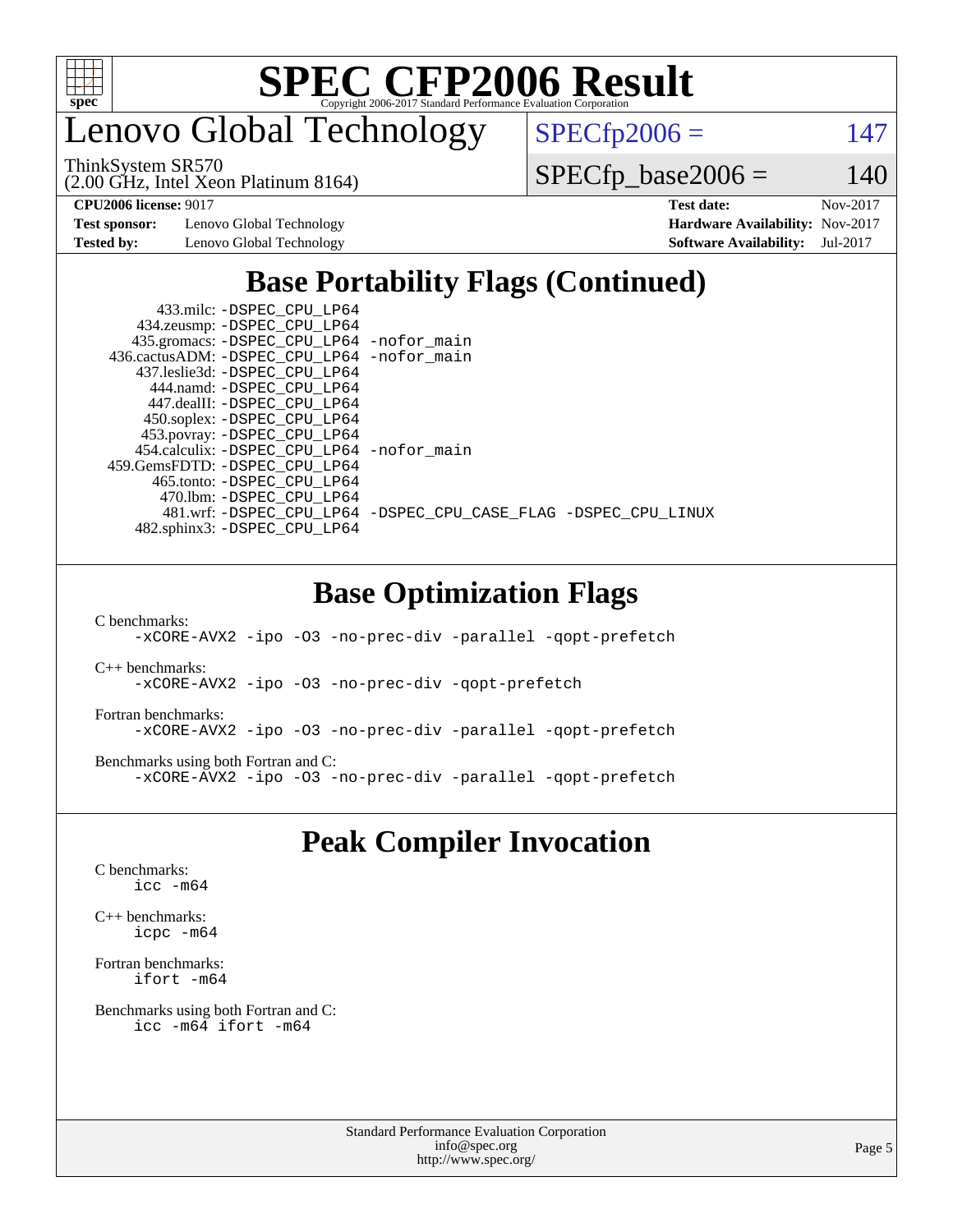

### enovo Global Technology

ThinkSystem SR570

 $SPECTp2006 = 147$ 

(2.00 GHz, Intel Xeon Platinum 8164)

#### **[CPU2006 license:](http://www.spec.org/auto/cpu2006/Docs/result-fields.html#CPU2006license)** 9017 **[Test date:](http://www.spec.org/auto/cpu2006/Docs/result-fields.html#Testdate)** Nov-2017

 $SPECTp\_base2006 = 140$ 

**[Test sponsor:](http://www.spec.org/auto/cpu2006/Docs/result-fields.html#Testsponsor)** Lenovo Global Technology **[Hardware Availability:](http://www.spec.org/auto/cpu2006/Docs/result-fields.html#HardwareAvailability)** Nov-2017 **[Tested by:](http://www.spec.org/auto/cpu2006/Docs/result-fields.html#Testedby)** Lenovo Global Technology **[Software Availability:](http://www.spec.org/auto/cpu2006/Docs/result-fields.html#SoftwareAvailability)** Jul-2017

#### **[Peak Portability Flags](http://www.spec.org/auto/cpu2006/Docs/result-fields.html#PeakPortabilityFlags)**

Same as Base Portability Flags

### **[Peak Optimization Flags](http://www.spec.org/auto/cpu2006/Docs/result-fields.html#PeakOptimizationFlags)**

[C benchmarks](http://www.spec.org/auto/cpu2006/Docs/result-fields.html#Cbenchmarks):

433.milc: basepeak = yes

 $470.$ lbm: basepeak = yes

 $482$ .sphinx3: basepeak = yes

[C++ benchmarks:](http://www.spec.org/auto/cpu2006/Docs/result-fields.html#CXXbenchmarks)

```
 444.namd: -prof-gen(pass 1) -prof-use(pass 2) -xCORE-AVX2(pass 2)
       -par-num-threads=1(pass 1) -ipo(pass 2) -O3(pass 2)
       -no-prec-div(pass 2) -fno-alias -auto-ilp32
```
447.dealII: basepeak = yes

 $450$ .soplex: basepeak = yes

```
 453.povray: -prof-gen(pass 1) -prof-use(pass 2) -xCORE-AVX2(pass 2)
        -par-num-threads=1-ipo-O3(pass 2)-no-prec-div(pass 2) -unroll4 -ansi-alias
```
[Fortran benchmarks](http://www.spec.org/auto/cpu2006/Docs/result-fields.html#Fortranbenchmarks):

```
410.bwaves: basepeak = yes 416.gamess: -prof-gen(pass 1) -prof-use(pass 2) -xCORE-AVX2(pass 2)
           -par-num-threads=1-ipo-O3(pass 2)-no-prec-div(pass 2) -unroll2 -inline-level=0 -scalar-rep-
   434.zeusmp: basepeak = yes
   437.leslie3d: basepeak = yes
459.GemsFDTD: -prof-gen(pass 1) -prof-use(pass 2) -xCORE-AVX2(pass 2)
           -par-num-threads=1-ipo-O3(pass 2)-no-prec-div(pass 2) -unroll2 -inline-level=0
           -qopt-prefetch -parallel
     465.tonto: -prof-gen(pass 1) -prof-use(pass 2) -xCORE-AVX2(pass 2)
           -par-num-threads=1(pass 1) -ipo(pass 2) -O3(pass 2)
           -no-prec-div-inline-calloc-qopt-malloc-options=3
           -auto -unroll4
```
Continued on next page

```
Standard Performance Evaluation Corporation
            info@spec.org
          http://www.spec.org/
```